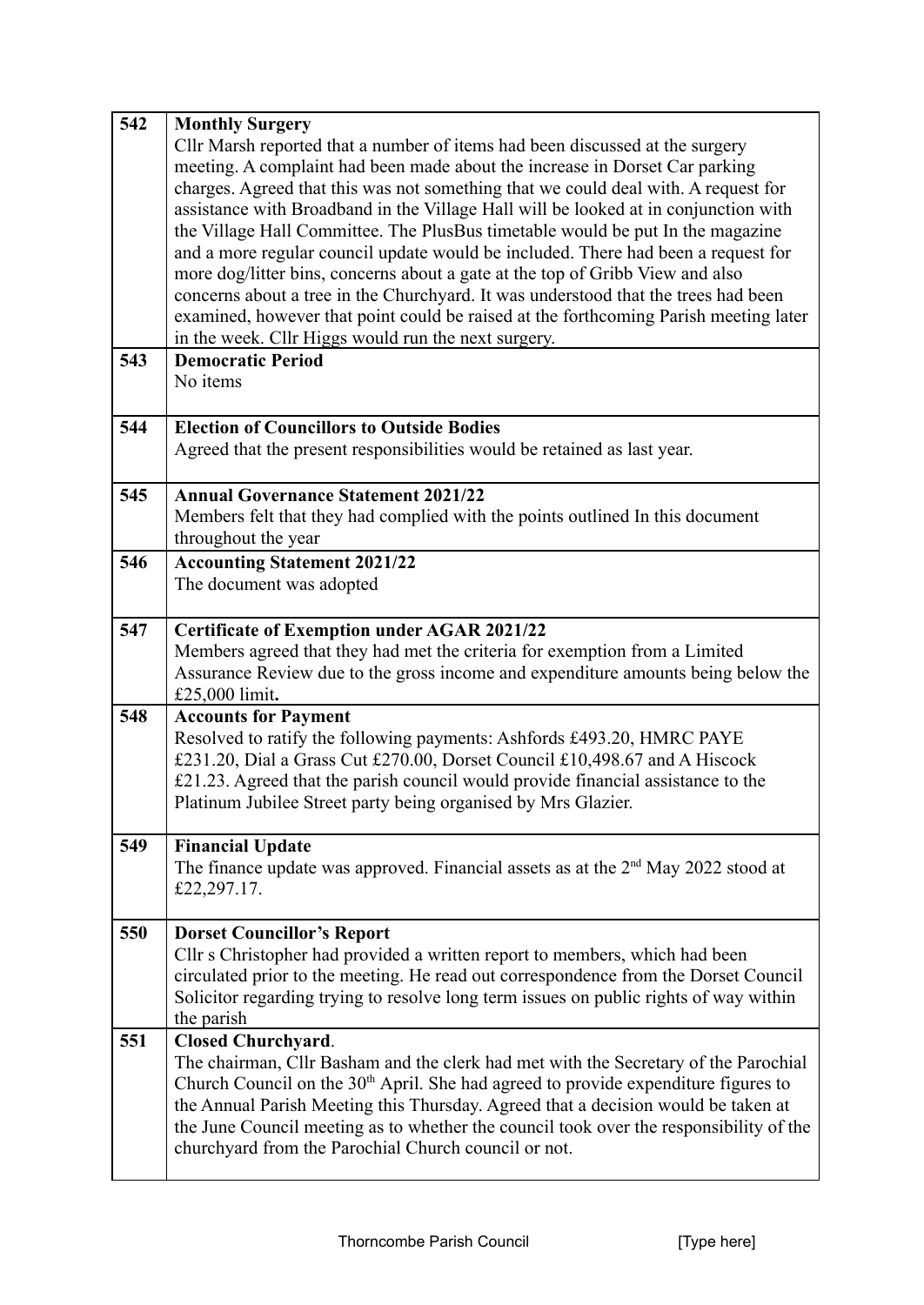| 552 | <b>Rights of Way</b>                                                                                                                                                  |
|-----|-----------------------------------------------------------------------------------------------------------------------------------------------------------------------|
|     | It was agreed that because of the correspondence between the Dorset Council                                                                                           |
|     | solicitor and Cllr S Christopher, and the hope that a meeting could be set up with the                                                                                |
|     | aim of solving some of the long term problems, no action would be taken against this                                                                                  |
|     | council at this time.                                                                                                                                                 |
| 553 | <b>Playfield</b>                                                                                                                                                      |
|     | A concert held on the $22nd$ April had raised £365 towards the playfield funds.                                                                                       |
| 554 | <b>Bus Services</b>                                                                                                                                                   |
|     | The 688 Thursday service to Axminster is normally 100% full and the service 14                                                                                        |
|     | service averages a 60% loading. There will be a quiz evening in August to raise                                                                                       |
|     | funds for the bus services.                                                                                                                                           |
| 555 | <b>Community Shop/Allotments/Former Telephone Box/DAPTC/Community Car</b>                                                                                             |
|     | <b>Service</b>                                                                                                                                                        |
|     | No reports on this items was given at this meeting                                                                                                                    |
| 556 | School -written report as below                                                                                                                                       |
|     | The spring term started with 44 on the roll (Reception to Year 6) and ended with 41;<br>$\bullet$                                                                     |
|     | plus 6 in Little Acorns (nursery) throughout the term.                                                                                                                |
|     | Mr Rourke remains in place as Acting Head of School and Mrs Rice continues as<br>$\bullet$                                                                            |
|     | Executive Head.                                                                                                                                                       |
|     | The whole school participated in awareness events including World Book Day, World<br>$\bullet$<br>Maths Day and British Science Week.                                 |
|     | Eased Covid restrictions enabled inter-school events, more visitors to school and<br>$\bullet$<br>'in-school' events hosted by our Parents Friends Association (PFA). |
|     | Both classes enjoyed 'A Journey through Easter Trail' led by the Reverends Michelle<br>$\bullet$<br>and Philip Butcher at St Mary's Church.                           |
|     | The Local Governing Body continues to meet twice per term; vacancies exist for<br>$\bullet$<br>Foundation and Community governors.                                    |
|     | The Summer term started with a roll of 42 plus 6 in Little Acorns (nursery).                                                                                          |
|     | Indications for September 2022 admissions suggest 6 likely to join Reception; more<br>promising than last year's admission of one.                                    |
| 557 | <b>Neighbourhood Watch/Police</b>                                                                                                                                     |
|     |                                                                                                                                                                       |
|     | The PCSO will normally be in attendance at the Community Shop on the last Friday<br>in the month from 10.30 until 11.30am                                             |
| 558 | <b>Planning Applications</b>                                                                                                                                          |
|     | P/FUL/2022/01971 Hodge Ditch, Chard Junction Quarry                                                                                                                   |
|     | Deepening of a 1.4 Ha area of the previously worked area known as Hodge Ditch                                                                                         |
|     | to release approximately 50000 tonnes of previously unreachable sand and gravel                                                                                       |
|     |                                                                                                                                                                       |
|     | Resolved to support this application                                                                                                                                  |
|     |                                                                                                                                                                       |